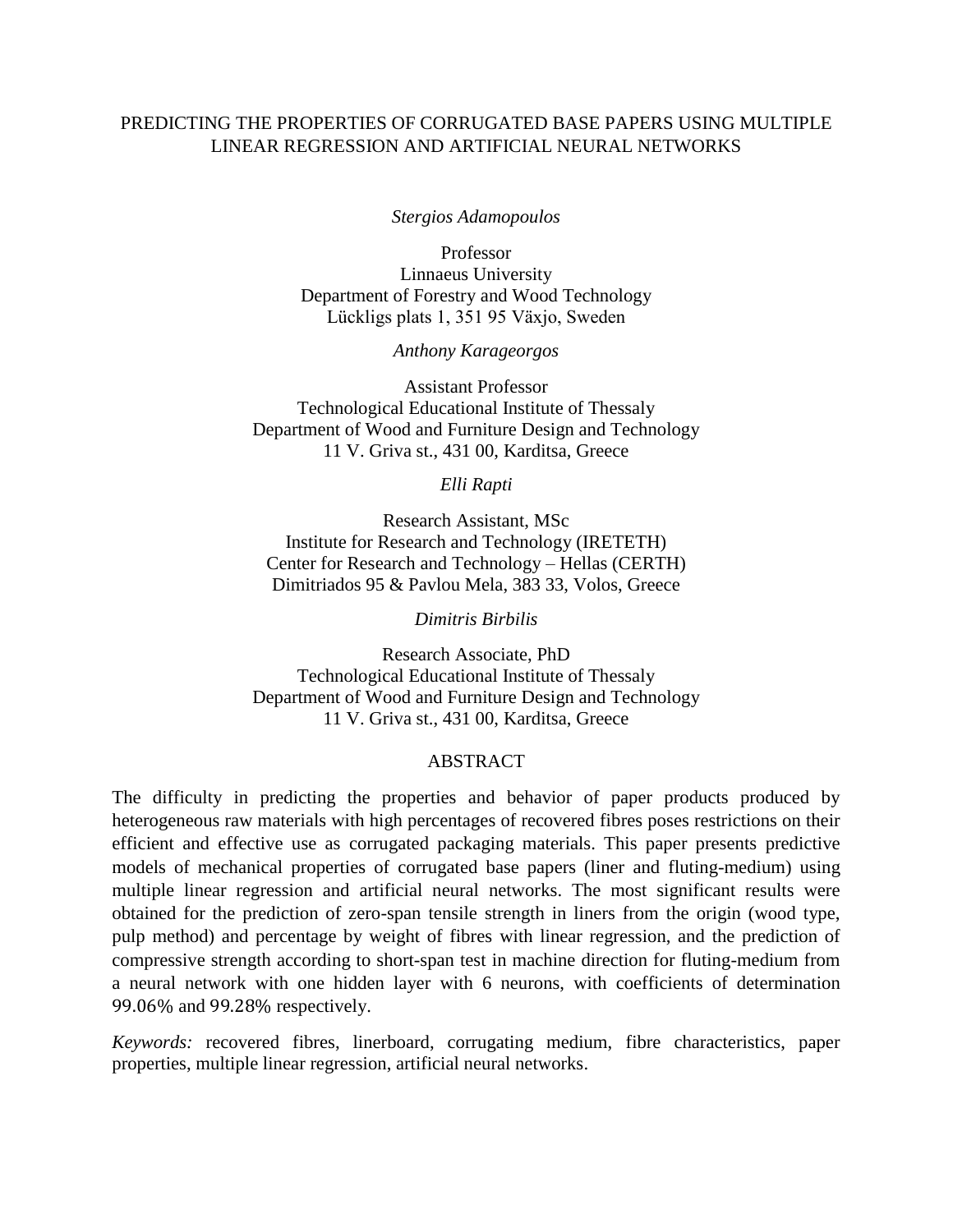#### INTRODUCTION

Corrugated paperboard is currently the most popular raw material for transporting goods, such as fresh fruit and vegetables, household appliances and industrial equipment, as about 60% of goods transport packaging is made of corrugated it. Due to favourable legislation [\(Commission](#page-9-0)  [1994,](#page-9-0) [Commission 2004,](#page-9-1) [Commission 2005\)](#page-9-2) and environmental restrictions placed on the use of forest-based materials, corrugated base papers (liner and fluting-medium) contain 80 to 100% recovered fibres [\(Adamopoulos and Oliver 2006,](#page-8-0) [FEFCO 2012\)](#page-9-3). The pulp produced from recycled paper originates from a mixture of different paper types and varies in content form source to source or even from the same source in time [\(Virtanen and Nilsson 2013\)](#page-9-4). Due to the mechanical action of repulping and repeated rewetting and drying cycles, recovered fibres tend to be broken or damaged and have different physical properties (e.g. hornification effect) to virgin fibres [\(Ellis and Sedlachek 1993,](#page-9-5) Brancato 2008).

Numerous studies have been conducted on the potential of papermaking from recovered fibres, most of which have shown that the strength properties of fibres and paper are reduced upon recycling (Badar 1992, Howard and Bichard 1992, Nazhad and Paszner 1994, Avijit 1995, Batchelor 1999, Nazhad 2005). The effects of drying are presumed to be the main factors in reducing the strength properties of recovered fibres. Drying influences fibre strength, fibre swelling and bonding potential, which are the important factors to the strength of paper made from recovered fibres [\(Ellis and Sedlachek 1993\)](#page-9-5). These differences in fibre properties contribute to weaker interfibre bonding and thus lower the quality (strength) of recovered paper or paperboard products [\(Ince 2004,](#page-9-6) [Adamopoulos](#page-8-1) et al. 2007). Therefore, the use of additional process technology is necessary (mechanical refining, coatings, sizing, bonding adhesives, etc.) to compensate for the inherent disadvantages of recovered fibres. The process additions, however, increase manufacturing costs.

The difficulty in predicting the properties of paper products produced from heterogeneous sources puts several limitations, which therefore lead to severe economic losses [\(Abubakr](#page-8-2) et al. [1995\)](#page-8-2). The main limitation related to the possibility of the prediction of paper properties based on fibre characteristics is the lack of universal mathematical descriptions of this relationship. Due to the non-linear relationship between fibre characteristics and paper physical and mechanical properties, the development of non-linear models, such as artificial neural networks (ANNs) [\(Bishop 1995,](#page-8-3) [El-Sebakhy 2006\)](#page-9-7) has been proposed as promising solution, as they provide fast and elastic response, tolerance to damage and an ability to learn [\(Ciesielski and](#page-9-8)  [Olejnik 2014\)](#page-9-8). Kim et al. in [\(Kim, Shen et al. 1993\)](#page-9-9) applied ANNs for the prediction of grammage and moisture content based on machine characteristics, such as the Kappa number in a digester and the brightness in a bleaching plant. Gianeswhar et al. 2001 developed a model based on neural networks for the prediction of paper properties, such as tensile strength, opacity and grammage, from pulp chemical characteristics, such as pH and CSF value. Additional research works has been done on the prediction of paper properties from fibre characteristics, such as origin of the pulp and fibre length, based on neural networks [\(Scharcanski and Dodson](#page-9-10)  [1996,](#page-9-10) [Olejnik and Ciesielski 2004,](#page-9-11) [Nieminen et al. 2011,](#page-9-12) [Ciesielski and Olejnik 2014\)](#page-9-8), however none of them focused on paper from recovered fibres. Another study using simple regression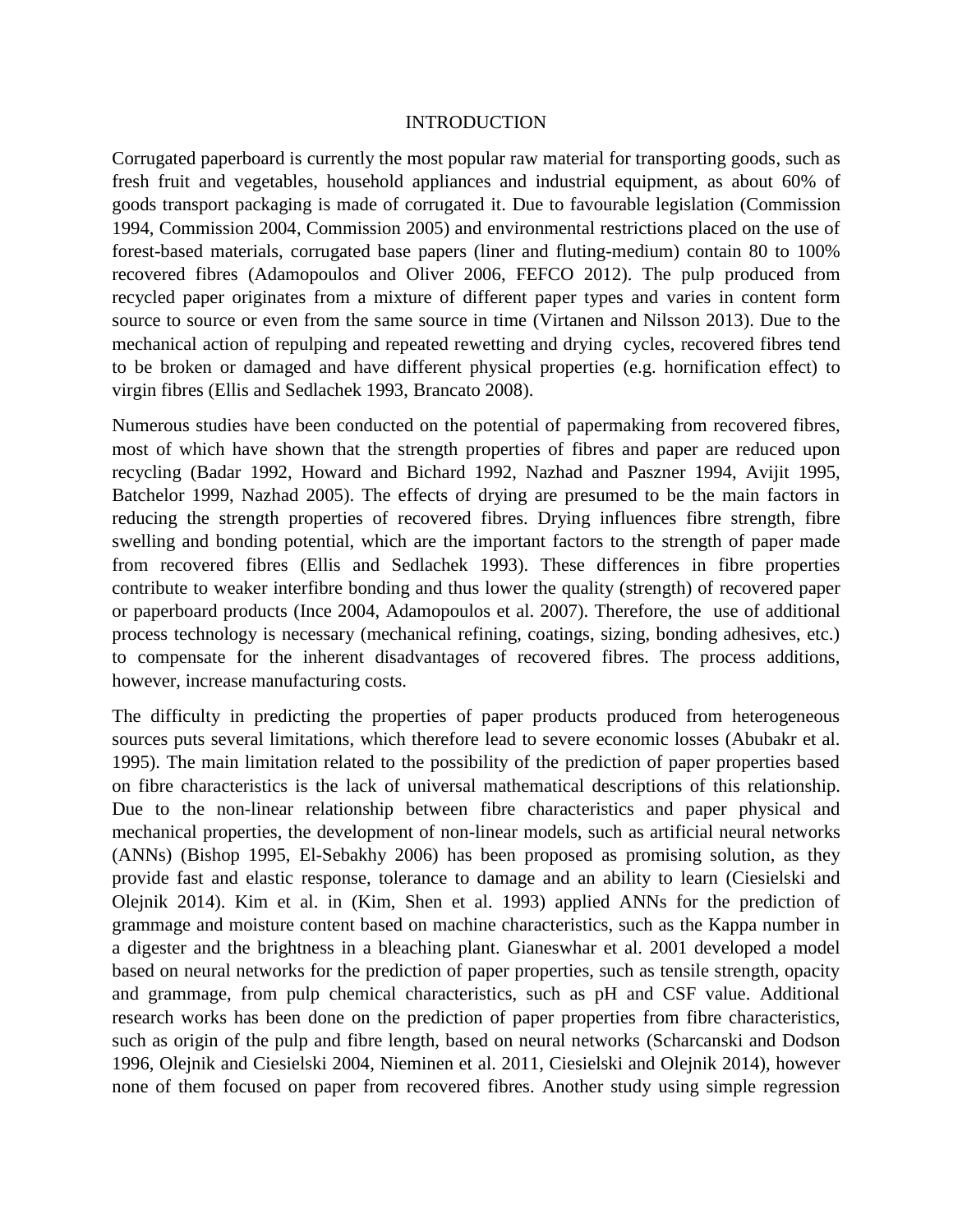analysis showed that grammage could serve as a good estimator of the strength properties of the most common categories of corrugated base papers in Europe (Adamopoulos et al. 2014).

Corrugated packaging companies are in need of methods and tools to predict the strength properties of heterogeneous (e.g. corrugated base papers) and to utilize the data in an optimal manner. This study deals with this common technical problem of the corrugated board industry. Specifically, the main objective of the study was to support the competitiveness of the corrugated board companies by creating models for the prediction of corrugated base paper properties from data on fibres (qualitative, quantitative, morphological) used in their production. To this end, in this paper two different methods were used, multiple linear regression and artificial neural networks, for the development of appropriate models that could effectively predict paper properties from heterogeneous sources using fibre characteristics, such as the origin of fibres, and paper physical properties, such as grammage and thickness.

# MATERIALS AND METHODS

## **Paper materials and testing**

Thirty two (32) papers used by the corrugated packaging industry were used to analyse their fibre composition and morphological characteristics. The papers represent different qualities of liner (8 brown kraftliner, 8 brown testliner) and fluting-medium (8 semi-chemical fluting, 8 recycled fluting) available in Greece for the production of corrugated board. The papers were provided by different paper suppliers from the global market coming from 11 European countries, Turkey, and USA.

Qualitative and quantitative determination of the fibre components of the papers as regards the method of processing (chemical, mechanical, rag, semi-chemical and chemi-mechanical pulp) was carried out according to the Herzberg staining test method (ISO 9184-3: 1990). After their staining with the Herzberg stain, fibres were viewed and systematically counted under an Eclipse 50i light microscope equipped with a digital Sight DS-5M-L1 camera (both Nikon). The fibres were classed into softwood, hardwood and non-wood fibre categories based on their morphology [\(Ilvessalo-Pfäffli 1995\)](#page-9-13). Weight percentages of different fibre categories were calculated by using predetermined weight factors recommended by ISO 9184-1: 1990. The information regarding the origin, classification and fibre content of the selected corrugated base papers are presented in Table 1.

|                             | <b>Liners</b>    |                  | <b>Fluting-medium</b> |                      |
|-----------------------------|------------------|------------------|-----------------------|----------------------|
|                             | Kraftliners (KL) | Testliners (TL)  | Semi-chemical         | Recycled fluting     |
|                             |                  |                  | fluting (SCF)         | (RF)                 |
| Origin                      | France.          | Greece,          | Bulgaria,             | Greece, Portugal,    |
|                             | Norway,          | Portugal,        | Croatia.              | Spain, Turkey        |
|                             | Portugal,        | Romania, Spain,  | Finland,              |                      |
|                             | Switzerland,     | Turkey           | Romania,              |                      |
|                             | UK, USA          |                  | Sweden,               |                      |
|                             |                  |                  | Switzerland,          |                      |
|                             |                  |                  | Spain                 |                      |
| Classification <sup>2</sup> | <b>Brown</b>     | Brown testliner: | Semi chemical         | Recycled fluting $-$ |

**Table 1.***Information on the selected corrugated base papers and weight percentages of fibre components<sup>1</sup>*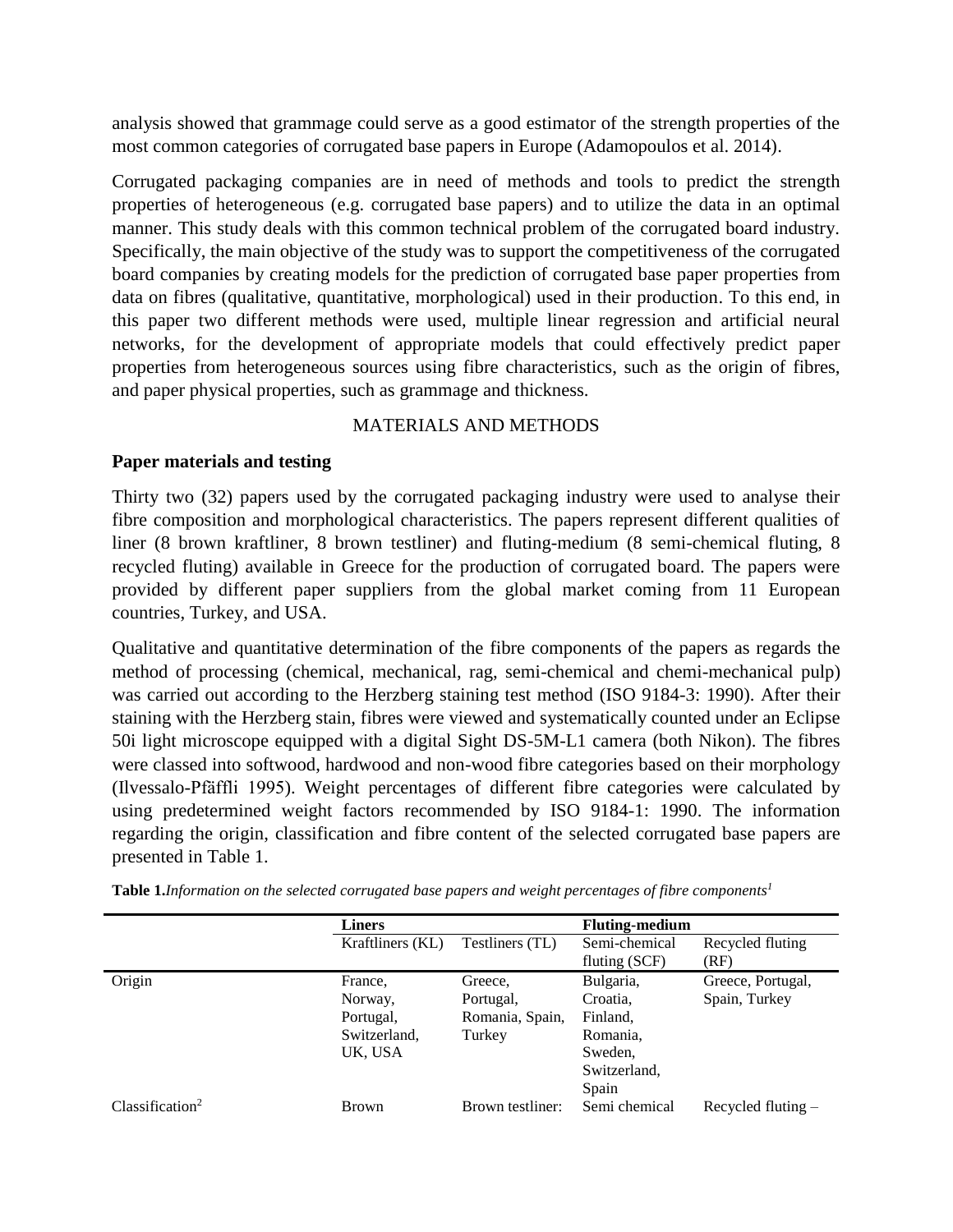|                                    |          | kraftliner:   | predominantly    | fluting:       | medium:           |
|------------------------------------|----------|---------------|------------------|----------------|-------------------|
|                                    |          | predominantly | recycled fibre   | predominantly  | predominantly     |
|                                    |          | made from     | based, substance | made from semi | recycled fibre    |
|                                    |          | primary kraft | equal or over    | chemical       | based, substance  |
|                                    |          | pulp          | $120$ g/m2       | primary fibres | equal or over 100 |
|                                    |          |               |                  | pulp           | g/m2              |
| Origin of                          | Softwood | 56.31/14.63   | 33.19/9.89       | 29.63/12.76    | 26.19/7.05        |
| fibres <sup>3</sup> (wt%)          | Hardwood | 38.89/13.93   | 61.69/7.12       | 66.99/12.18    | 65.23/7.09        |
|                                    | Non-wood | 4.8/2.02      | 5.12/4.44        | 3.38/2.83      | 8.58/1.81         |
| Whole fibres (wt%)                 |          | 87/2.84       | 82/6.15          | 91/5.93        | 84/7.02           |
| Fibres originating from chemical   |          | 59/6.25       | 33/20.33         | 25/11.2        | 52/3.57           |
| pulp(wt%)                          |          |               |                  |                |                   |
| Number of whole fibres             |          | 167/101.38    | 56/19.23         | 52/46.67       | 45/22.43          |
| originating from softwood          |          |               |                  |                |                   |
| Total number of fragments          |          | 55/23.63      | 71/27.9          | 37/23.15       | 58/22.94          |
| originating from softwood fibres   |          |               |                  |                |                   |
| Total number of fibres originating |          | 171/85.43     | 55/15.8          | 36/27.33       | 72/13.55          |
| from the chemical pulp of          |          |               |                  |                |                   |
| softwood                           |          |               |                  |                |                   |
| Total number of fibres originating |          | 349/134.04    | 438/51.7         | 510/63.37      | 437/43.31         |
| from hardwood                      |          |               |                  |                |                   |
| Total number of fibres originating |          | 33/12.98      | 31/20.85         | 27/25.73       | 61/14.17          |
| from non-wood                      |          |               |                  |                |                   |
|                                    |          |               |                  |                |                   |

<sup>1</sup>mean value/standard deviation

<sup>2</sup> according to [\(CEPI 2012\)](#page-9-14)

<sup>3</sup>based on their morphology

All the papers were tested for the following physical and mechanical properties: grammage (ISO 534: 2005), thickness (ISO 534: 2005), compressive strength according to short-span test SCT (ISO 9895: 2008), tensile strength (ISO 1924-3: 2005), and tearing strength (ISO 1974 :2012).Tensile strength was also determined for liners according to the zero span testing (TAPPI T-231: 1996). Before testing, the samples were conditioned at  $23^{\circ}$ C and  $50\%$  RH according to ISO 187: 1990.The information regarding the physical and mechanical properties of the selected corrugated base papers are presented in Table 2.

**Table 2.** *Physical and mechanical properties of the selected corrugated base papers<sup>1</sup>*

|                                    |           | <b>Liners</b>                           |              | <b>Fluting-medium</b> |                  |  |
|------------------------------------|-----------|-----------------------------------------|--------------|-----------------------|------------------|--|
|                                    |           | <b>Testliners</b><br><b>Kraftliners</b> |              | Semi-chemical fluting | Recycled fluting |  |
|                                    |           | (KL)                                    | (TL)         | (SCF)                 | (RF)             |  |
| Grammage $(g/m^2)$                 |           | 149.93/26.23                            | 130.90/26.71 | 137.26/18.33          | 111.82/13.5      |  |
| Thickness $(\mu m)$                |           | 0.24/0.05                               | 0.21/0.05    | 0.21/0.04             | 0.2/0.04         |  |
| $SCT^2(kN/m)$                      | MD        | 6.16/1.60                               | 4.51/0.83    | 6.33/1.98             | 4.00/0.77        |  |
|                                    | CD.       | 3.44/0.84                               | 2.44/0.61    | 3.53/0.97             | 2.18/0.40        |  |
| Tensile Strength <sup>2</sup>      | MD        | 8.72/0.05                               | 7.17/0.73    | 8.38/0.69             | 6.99/0.75        |  |
| (kN/m)                             | CD        | 6.23/1.38                               | 2.65/0.80    | 4.47/0.95             | 2.46/0.28        |  |
|                                    | <b>MD</b> | 151.32/46.62                            | 64.64/15.43  | 61.51/10.19           | 68.05/18.60      |  |
| Tearing Strength <sup>2</sup> (mN) | CD.       | 171.14/67.20                            | 82.77/7.61   | 89.75/16.15           | 85.43/9.84       |  |
| Zero-span Strength <sup>2</sup>    | MD        | 17.57/1.98                              | 12.15/1.75   | 20.73/2.34            | 13.98/1.08       |  |
| (kN/m)                             | CD        | 19.48/3.26                              | 7.18/1.98    | 13.54/1.53            | 9.13/0.70        |  |

<sup>1</sup>mean value/standard deviation

<sup>2</sup>machine direction (MD) and cross direction (CD)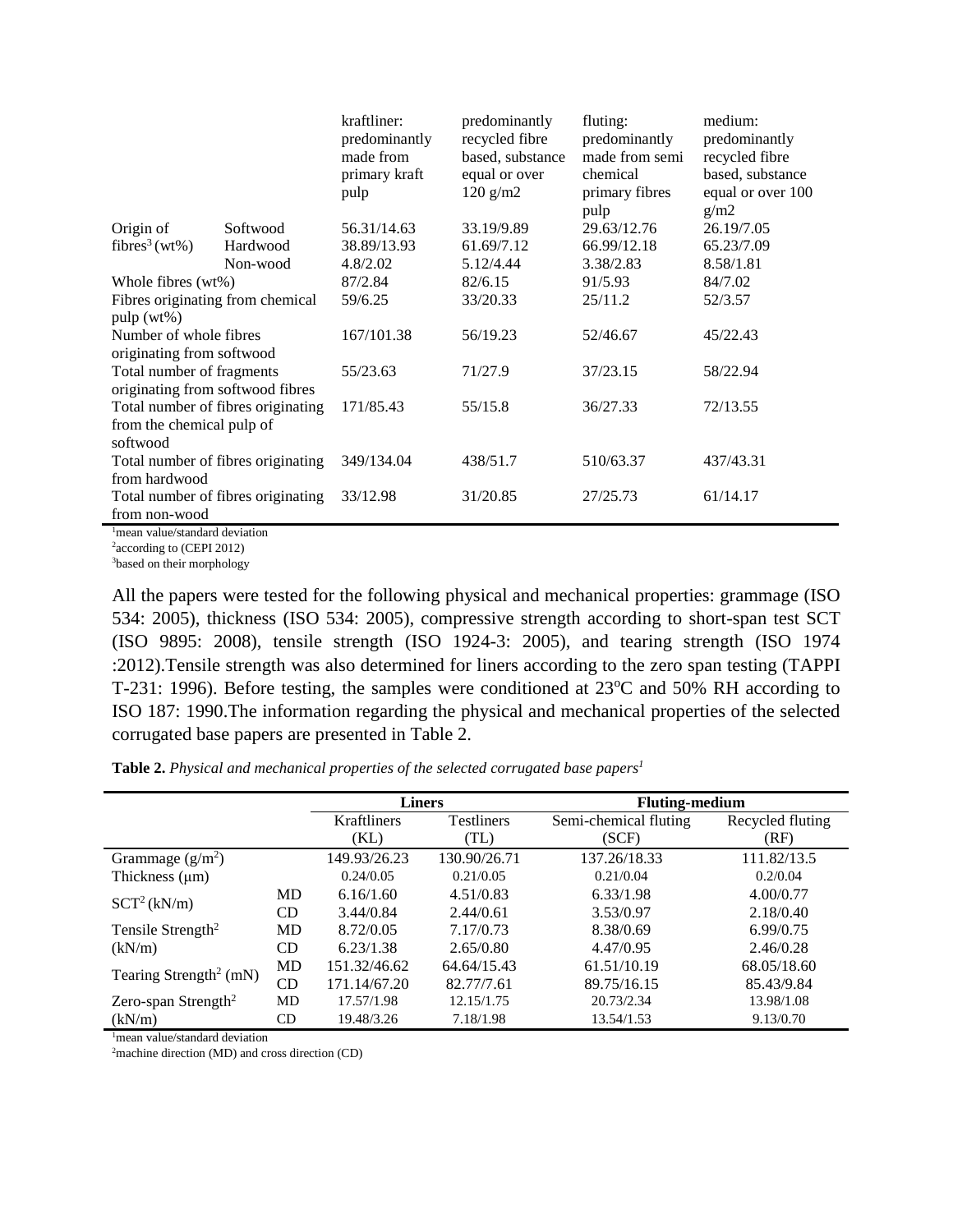## **Modelling methods**

Multiple linear regression (MLR) and feed forward artificial neural networks (ANN) were used to predict the mechanical properties of corrugated base papers produced from heterogeneous fibre sources.

Multiple linear regression attempts to model the relationship between two or more explanatory variables and a response variable by fitting a linear equation to observed data. Considering  $x_1$ ,  $x_2,..., x_n$  to be a set of *n* independent variables (estimators) associated with a value of the dependent variable y, the linear regression model for the  $j<sup>th</sup>$  sample unit has the following form:

$$
y_j = \beta_0 + \beta_1 x_{j1} + \beta_2 x_{j2} + \dots + \beta_n x_{jn} + \varepsilon \tag{1}
$$

Where,  $\varepsilon$  is a random error and  $\beta_i$  ( $i = 0, 1, 2, ..., n$ ) are the unknown regression parameters. The MLR parameters are estimated using the least squares model where the best-fitting line for the observed data is calculated by minimizing the sum of the squares of the vertical deviations from each data point to the line (if a point lies on the fitted line exactly, then its vertical deviation is 0).

Although MLR models are simply based on linear and additive associations of the explanatory variables, they have been extensively used with satisfactory results. In this work, from a multitude of variables, only the statistically significant linear regression equations (ANOVA, pvalue  $\leq 5\%$ ) where reported.

However, due to the non-linear relationship between fibre characteristics and paper physical and mechanical properties, the development of non-linear models, such as artificial neural networks, emerges as a promising solution. These models perform a non-linear transformation of input data to approximate output data, learning from experimental data examples and exhibiting some ability for generalization beyond training data. The most common artificial neural network is the multilayer feedforward artificial neural network where the nodes are grouped into three types of layers, i.e. input, hidden and output layers. Input data are provided to the nodes in the input layer which are then being transferred to the subsequent layers. Cybenko (1989) has shown that a one hidden layer ANN is enough to approximate any function, if presenting enough hidden nodes. The topology of the network, along with the neuron processing function, determines the accuracy and degree of representation of the model developed to correctly represent the system behaviour.

The output value of each node is obtained through an activation function, which can be a sigmoid, a hyperbolic tangent or an exponential. Each node in the hidden and output layers has a bias value which is known as the activation threshold. ANNs are obtained by dividing data into three categories: training, validation and testing. Training data is used to determine the network topology and the associated weights by solving a non-linear optimization problem with the objective function being dictated by the mean squared error (MSE). The validation data is used to compute the ANN performance and the testing data is used to assess the performance of the network.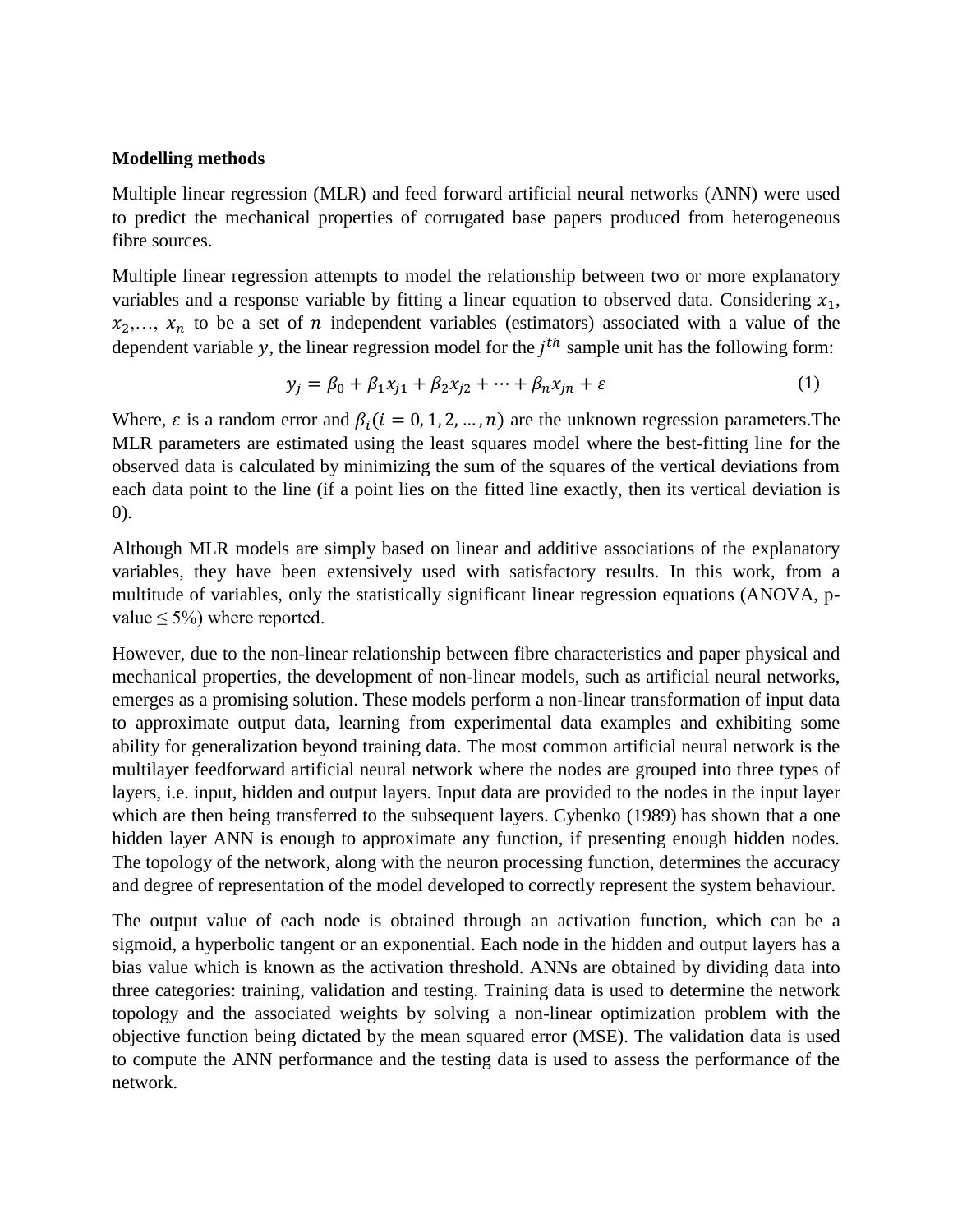A disadvantage of ANNs in comparison with MLR is the difficulty in explaining the relation between independent and dependent variables because of use of ambiguously defined weights, which is a black box. In contrast, MLR analysis can provide quantitative confidence to estimated coefficients [\(Lou and Nakai 2001\)](#page-9-15).

In this work, ANNs were trained using Statistica<sup>TM</sup> Neural Networks, Version 12 [\(Inc. 2015\)](#page-9-16). The network configuration for each paper grade, liner and fluting-medium, was approached empirically by testing various possibilities and selecting the one that provided the minimum training and validation error and maximum correlation coefficient. The weights were randomly set at the start of the network training phase according to the chosen algorithm.70% of the total sample data from each paper grade where used to train the network, 15% for validation and 15% for testing.

## RESULTS AND DISCUSSION

The most significant MLR models regarding the prediction of mechanical properties from fibre characteristics and physical properties for both corrugated base paper categories (liner and fluting-medium) are presented in Table 3. Correlation between mechanical properties and grammage (weight per unit area expressed as  $g/m<sup>2</sup>$ ), which by definition is the most fundamental physical property of papers in general, gave some good results regarding the prediction of zerospan tensile strength in the cross direction in liners, and marginally good results were obtained for the prediction of zero-span tensile strength in the machine direction in liners, with coefficients of determination 77.95% and 74.59% respectively. In fluting-medium, the influence of grammage in tearing strength had a weak positive relationship, with coefficient of determination equal to 66.53%.

The most significant results were obtained for the prediction of zero-span tensile strength in liners from the origin (wood type, pulp) and the percentage by weight of fibres, with coefficient of determination 99.06%. Equally significant were the models developed for the prediction of tensile and tearing strength in the cross direction in liners from the origin and characteristics of fibres, with coefficient of determination 95.14% and 94.86% respectively. In fluting-medium, the most significant results were obtained for the prediction of compressive strength according to short-span test in the machine direction from the origin (wood type, pulp) and the percentage by weight of fibres, with coefficient of determination 94.13%.

|       | у                | <b>Estimators</b>                                                                           | regression                                  | <b>Correlation coefficient</b><br>$R^2$ |
|-------|------------------|---------------------------------------------------------------------------------------------|---------------------------------------------|-----------------------------------------|
|       | Zero span $-$ MD | $x_1 =$ Grammage<br>$x_2$ = Thickness                                                       | $y = 2.26 + 0.1345x_1$<br>$-28.3x_2$        | 74.59%                                  |
| iners | Zero span $-$ CD | $x_1 =$ Grammage<br>$x_2$ = Thickness                                                       |                                             | 77.95%                                  |
|       | Zero span $-$ CD | $x_1 = wt\%$ of chemical fibres<br>$x_2 = wt\%$ of whole fibres<br>$x_3 = wt\%$ of Softwood | $y = -27406$<br>$+0.1392x_1$<br>$+0.681x_2$ | 99.06%                                  |

**Table 3.***Linear model for the prediction of corrugated board mechanical properties<sup>1</sup> from fibre characteristics and corrugated board physical properties*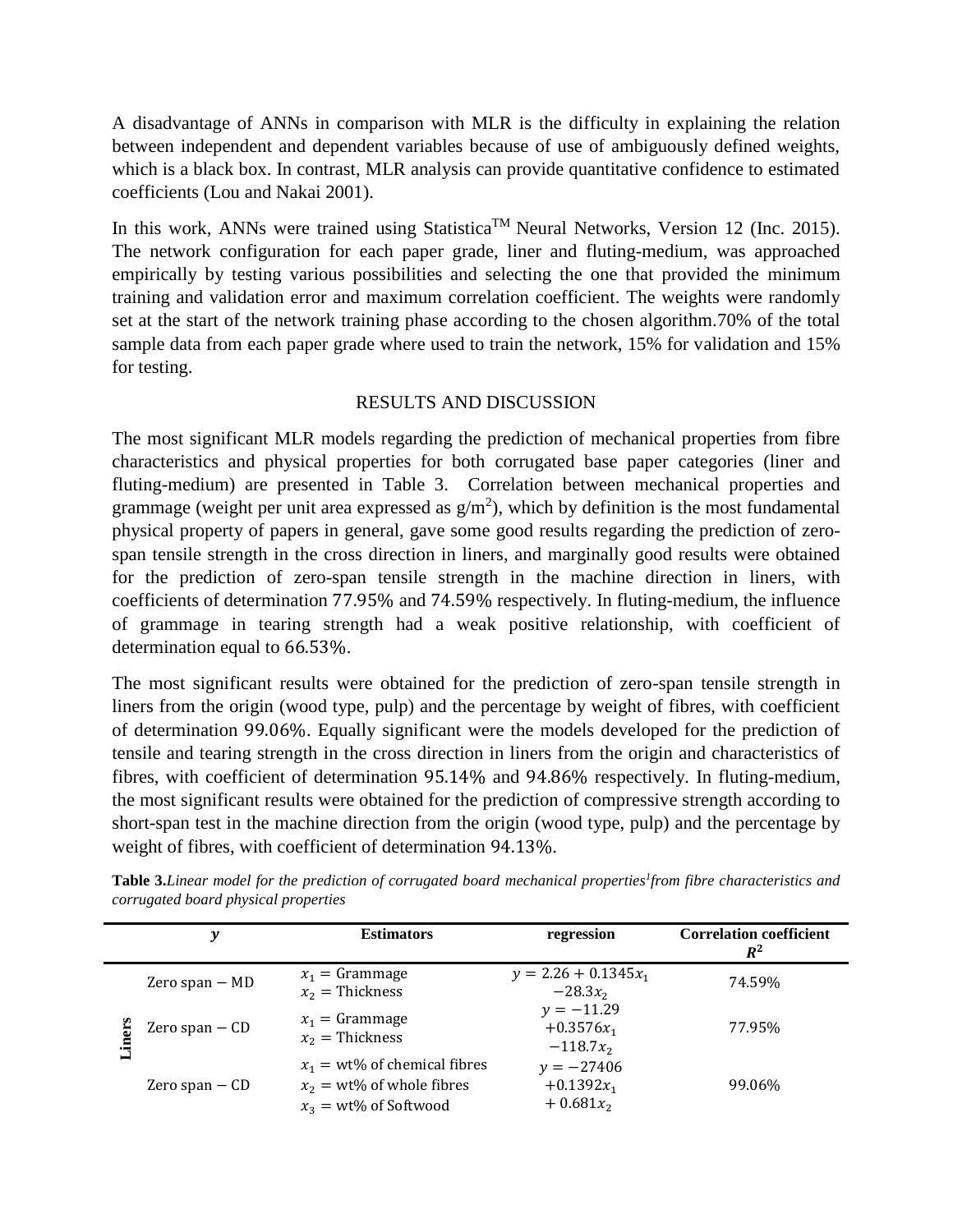|                |                                                                                                                                           | $x_4 = wt\%$ of Hardwood<br>$x_5 = wt\%$ of Non – wood                                                                                                | $+273.8x_3 + 273.5x_4$                                                         |        |
|----------------|-------------------------------------------------------------------------------------------------------------------------------------------|-------------------------------------------------------------------------------------------------------------------------------------------------------|--------------------------------------------------------------------------------|--------|
|                | $x_2$ = Fragmented count<br>Tensile strength<br>$x_3$ = Total SW chemical<br>$-CD$<br>$x_4$ = Hardwood fibre<br>$x_5$ = Non – wood fibres | $x_1$ = Softwood whole fiber                                                                                                                          | $v = 1.95 - 2.482x_1$<br>$-2542x_2 + 2.53x_3$<br>$+0.00891x_4$<br>$-0.1623x_5$ | 95.14% |
|                | Tearing strength<br>$-CD$                                                                                                                 | $x_1$ = Softwood whole fiber<br>$x_2$ = Fragmented count<br>$x_3$ = Total SW chemical<br>$x_4$ = Hardwood fibre<br>$x_5$ = Non – wood fibres          | $v = 63.7 + 70.6x_1$<br>$+69.4x_2 - 69.4x_3$<br>$+0.313x_4 - 6.98x_5$          | 94.86% |
|                | Tearing strength<br>$-CD$                                                                                                                 | $x_1$ = Grammage                                                                                                                                      | $y = 24.4 + 0.494x_1$                                                          | 66.53% |
| Fluting-medium | $SCT - MD$                                                                                                                                | $x_1 = wt\%$ of chemical fibres<br>$x_2 = wt\%$ of whole fibres<br>$x_3 = wt\%$ of Softwood<br>$x_4 = wt\%$ of Hardwood<br>$x_5 = wt\%$ of Non – wood | $y = -28003$<br>$+0.217x_1$<br>$-0.0354x_2 + 280x_3$<br>$+280x_4 + 280x_5$     | 94.13% |
|                | $\mu_{\text{machine}}$ direction (MD) and erose direction (CD)                                                                            |                                                                                                                                                       |                                                                                |        |

<sup>1</sup>machine direction (MD) and cross direction (CD)

The neural networks selected for the prediction of compressive strength according to short-span test and tensile strength from the percentage by weight of the origin of fibres and physical properties (grammage and thickness) for liner and fluting-medium are presented in Figures 1 and 2, respectively. The most significant results were obtained for the prediction of compressive strength according to short-span test in the machine and cross directions for fluting-medium from a neural network with 6 neurons in the hidden layer and coefficient of determination 99.28% and 98.86%, respectively. The information for each neural network developed is provided in Table 4.



**Figure 1.***Structure of the neural network for the prediction of (a) compressive strength (SCT) and (b) tensile strength in liners. MD = machine direction, CD = cross direction*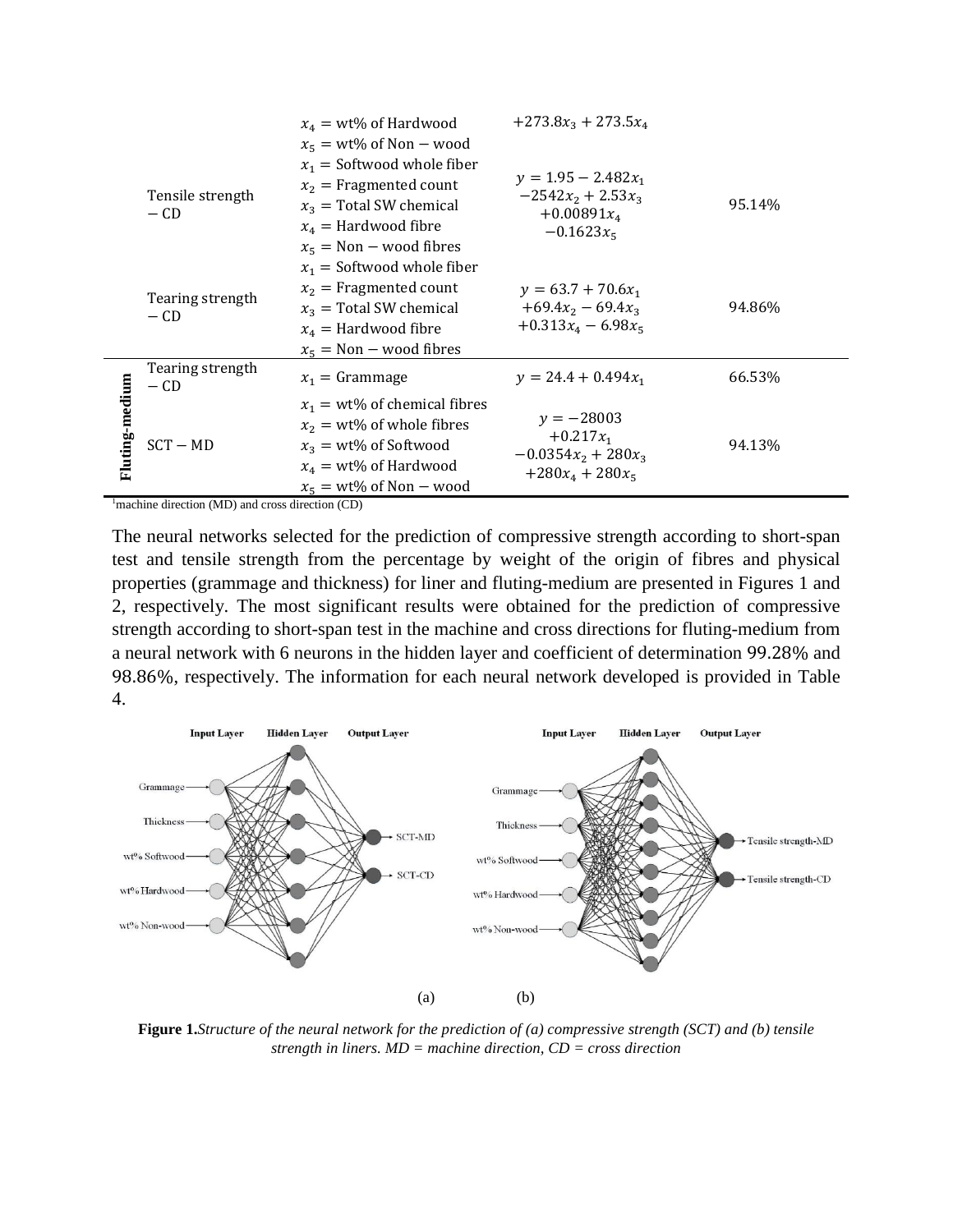

**Figure 2.***Structure of the neural network for the prediction of (a) compressive strength (SCT) and (b) tensile strength in flutings-medium. MD = machine direction, CD = cross direction*

**Table 4.***Summary of the training and verification results of the proposed neural network*

|                |                                                                                  |                            |                                              | Training error | performance<br>Training | <b>Activation</b><br>function |                 |                                  |
|----------------|----------------------------------------------------------------------------------|----------------------------|----------------------------------------------|----------------|-------------------------|-------------------------------|-----------------|----------------------------------|
| Paper grade    | Input layer                                                                      | Output layer               | hidden layer<br>ð<br>,티<br>Number<br>neurons |                |                         | Hidden<br>layer               | Output<br>layer | coefficient $R^2$<br>Correlation |
| Liners         | Grammage<br>Thickness<br>wt% of Softwood<br>wt% of Hardwood<br>wt% of Non - wood | $SCT - MD$                 |                                              |                |                         |                               |                 | 94.74%                           |
|                |                                                                                  | $SCT - CD$                 | 7                                            | 0.084544       | 0.978894                | Sigmoid<br>Logistic           | Exponential     | 96.92%                           |
|                |                                                                                  | Tensile strength<br>$- MD$ | 10                                           | 0.081165       | 0.985123                | Logistic<br>Sigmoid           | Identity        | 96.83%                           |
|                |                                                                                  | Tensile strength<br>$-$ CD |                                              |                |                         |                               |                 | 97.27%                           |
|                |                                                                                  | $SCT - MD$                 | 6                                            | 0.014838       | 0.995334                | Hyperbolic<br>Tangent         | Identity        | 99.28%                           |
|                | Grammage<br>Thickness<br>wt% of Softwood<br>wt% of Hardwood<br>wt% of Non - wood | $SCT - CD$                 |                                              |                |                         |                               |                 | 98.86%                           |
| Fluting-medium |                                                                                  | Tensile strength<br>$- MD$ |                                              | 0.109555       | 0.954121                | Exponential                   |                 | 87.15%                           |
|                |                                                                                  | Tensile strength<br>$-$ CD | 11                                           |                |                         |                               | Identity        | 95%                              |

Both approaches, MLR and ANN, have provided significant models for the prediction of tensile strength in the cross direction in liners, with coefficients of determination equal to 95% and 97.27%, and compressive strength in the machine direction in fluting-medium, with coefficient of determination 94.13% and 99.28%, respectively. While both approaches provided models with high coefficient of determination for each dependent variable, we can say that ANN models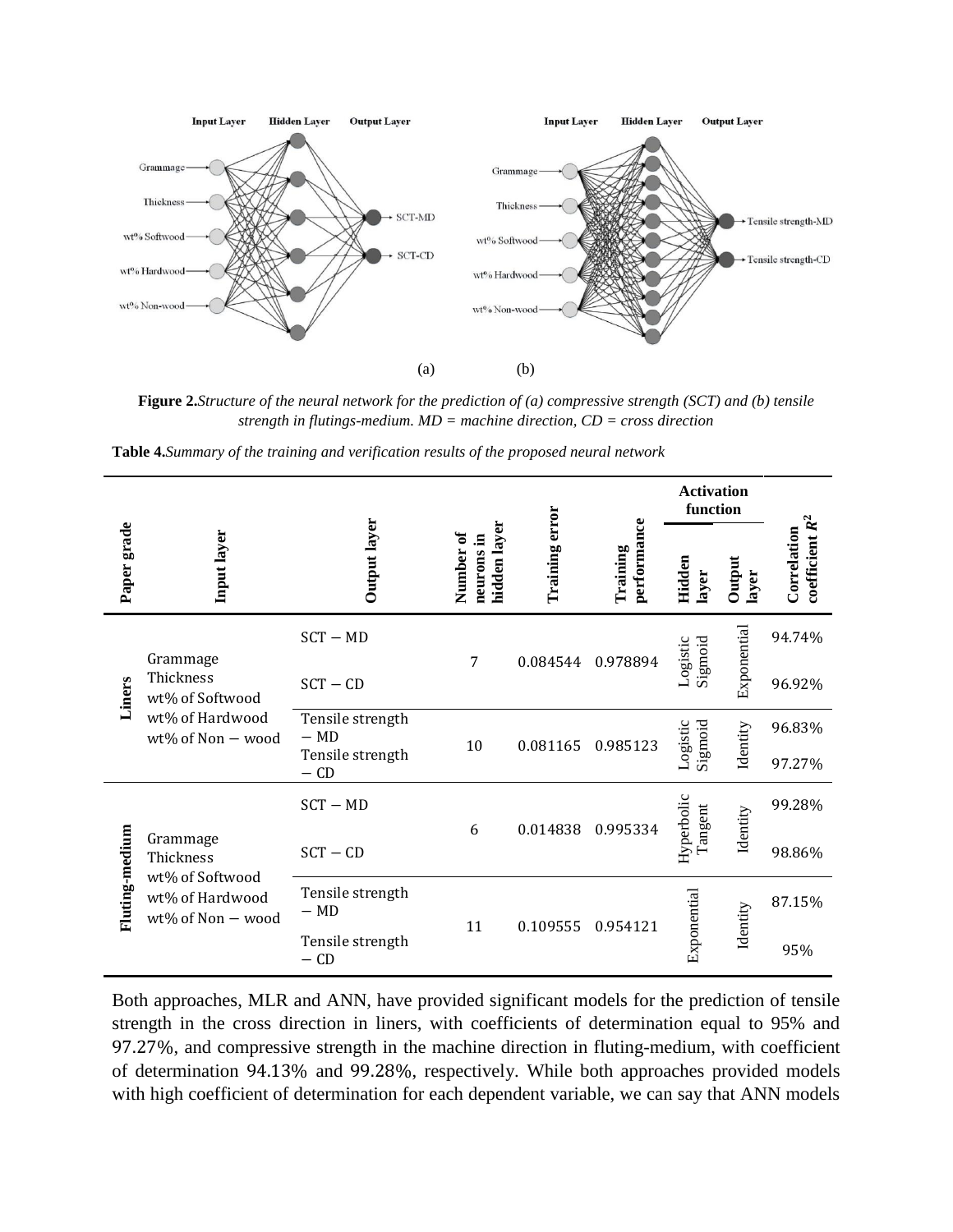outperform MLR models due to the difficulty in the linear correlation between input and output variables.

It is evident that the models based on the physical properties of papers are closer to the industrial practice, where the selection of papers for a specific corrugated packaging use is based on availability, cost and empirical quantification of performance. The more advanced models using fibre origin and morphology data require access to advanced techniques such as fibre analysis and fibre morphology analysers, and thus their usefulness might be limited.

#### **CONCLUSIONS**

The main objective of the work presented was to develop models for the prediction of mechanical properties of corrugated base papers, based on fibre characteristics and paper physical properties using multiple linear regression and artificial neural networks. Various fibre characteristics and paper physical properties were used as independent variables, such as the origin of fibres and grammage. These variables were used for the prediction of mechanical properties, such as tensile, tearing and compressive strength. While both approaches provided significant models that could be used in the practical testing, the results show that the use of ANN led to more accurate results than linear models, due to the account of non-linearities. As future work, we plan on developing a software tool implementing the provided models in order to estimate paper properties for extrapolations in corrugated board performance.

#### ACKNOWLEDGMENTS

This research has been co-financed by the European Union (European Social Fund - ESF) and Greek national funds through the Operational Program "Education and Lifelong Learning" of the National Strategic Reference Framework (NSRF) - Research Funding Program: ARCHIMEDES III. Investing in knowledge society through the European Social Fund.

#### **REFERENCES**

- <span id="page-8-2"></span>Abubakr, S. M., G. M. Scott and J. H. Klungness (1995). "Fiber fractionation as a method of improving handsheet properties after repeated recycling." Tappi Journal **78**(5): 123-126.
- <span id="page-8-1"></span>Adamopoulos, S., E. Martinez and D. Ramirez (2007). "Characterization of packaging grade papers from recycled raw materials through the study of fibre morphology and composition." Global NEST Journal [9] **20**: 28.
- Adamopoulos, S., Passialis, C., Voulgaridis, E. and J.-V. Oliver Villanuevava. (2014). Grammage and structural density as quality indexes of packaging grade paper manufactured from recycled pulp. Drewno 57(191): 145-151.
- <span id="page-8-0"></span>Adamopoulos, S. and J.-V. Oliver (2006). "Fiber composition of packaging grade papers as determined by the graff C staining test." Wood and fiber science **38**(4): 567-575.
- Avijit, D. (1995) The current state of paper recycling, a global review. IPPTA 7(4): 1-12.
- Badar, T.A. (1992) Environmental impact of recycling in the paper industry. Recycled Paper Technology, pp. 235-245.
- Batchelor, W. (1999). Refining and the development of fibre properties. Nordic Pulp and Paper Journal 14(4): 285-291.

<span id="page-8-3"></span>Bishop, C. M. (1995). Neural networks for pattern recognition, Oxford university press.

Brancato, A. A. (2008). Effect of progressive recycling on cellulose fiber surface properties. PhD Thesis, Georgia Institute of Technology, USA, 147 pp.